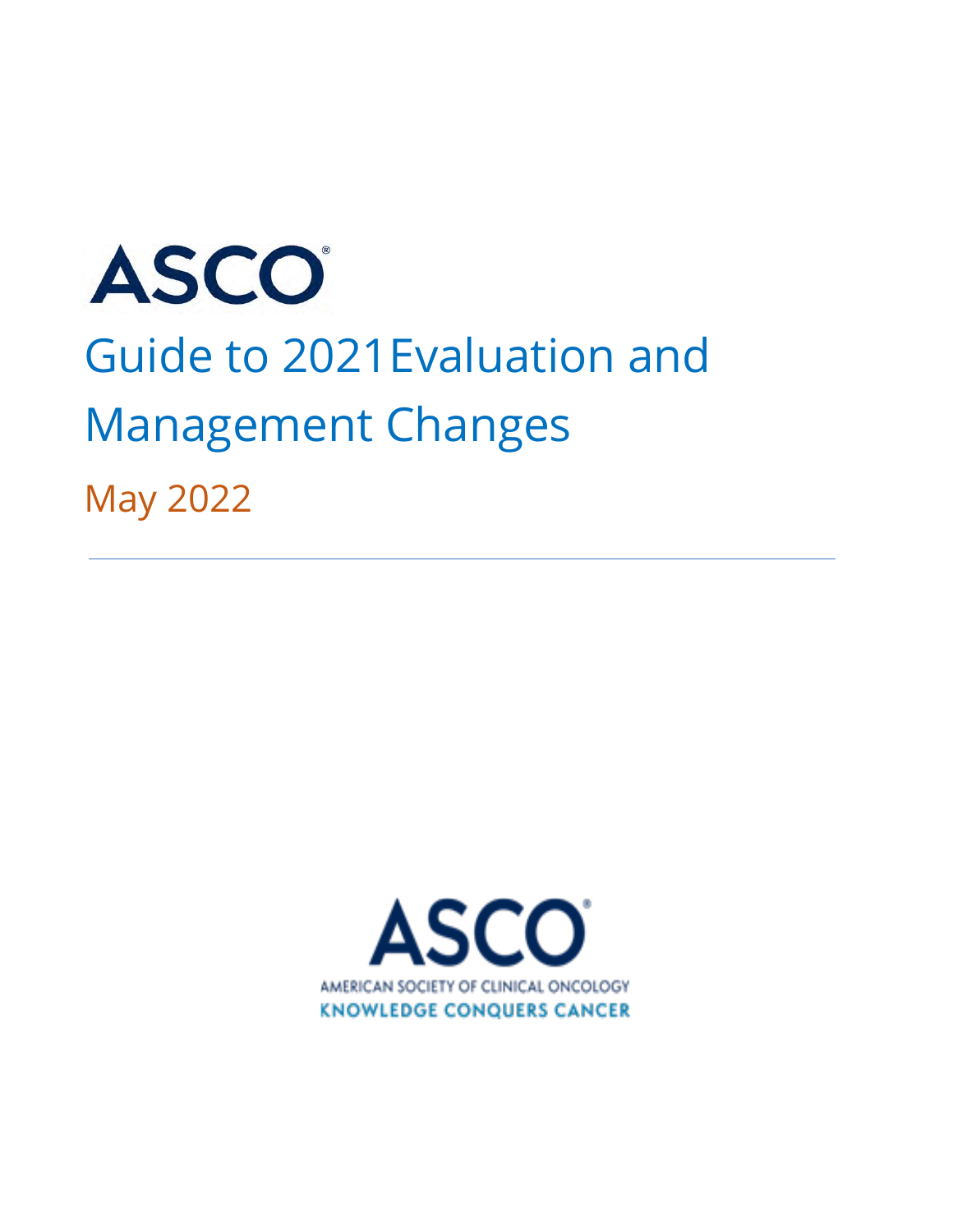## **Guide to 2021 Evaluation and Management Changes**

### Resources

- [Changes to Evaluation and Management Codes in 2021](#page-2-0)
- [2021 E/M Changes Updates and Clarifications](#page-3-0)
- [2021 Evaluation and Management Changes: Selecting a Code Based on Time](#page-7-0)
- [Selecting an E/M Code Based on Medical Decision Making in 2021](#page-9-0)
- [2021 Evaluation and Management Changes: New Prolonged Services Codes](#page-18-0)

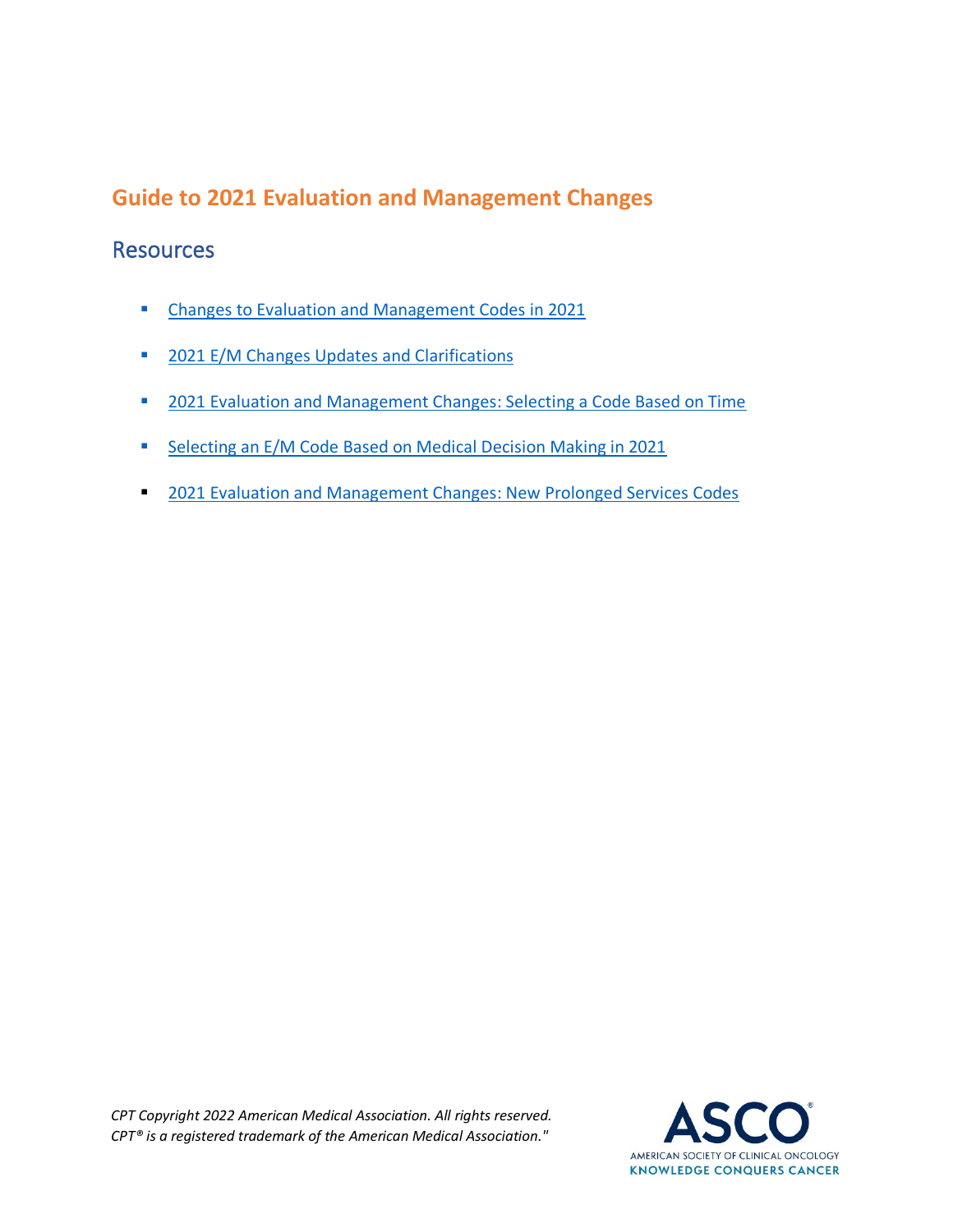# <span id="page-2-0"></span>Changes to Evaluation and Management Codes in 2021: Overview

As of January 1, 2021, there were significant changes to the office and outpatient Evaluation and Management (E&M) services (CPT ® codes 99202-99215) for both new and established patients. Practices, physicians, and staff must be aware of the modifications to avoid any disruption in reimbursement.

#### CPT ® code 99201 (new patient, level 1) will be deleted

CPT ® code 99201 is rarely reported by oncologists, and therefore its deletion should have a relatively minimal impact on oncology practices. CPT code 99211 (established patient, level 1) remains a reportable service.

#### History and examination will be removed as key components for selecting the level of E&M service.

Previously, history and exam were two of the three components used to select the appropriate E&M service. In 2021, history and exam are no longer used to select an E&M service, but still must be performed in order to report CPT ® codes 99202-99215.

#### Criteria for code selection

In 2021, E&M code selection is based on either 1) the level of medical decision making (MDM) OR 2) the time performing the service on the day of the encounter.

#### Definition of time

The definition of time associated with CPT ® codes 99202-99215 has been revised from the typical face-to-face time to total time spent on the day of the encounter. The total time corresponding to CPT ® codes 99202-99215 has been defined as specific intervals. For example, in order to report 99215, 40-54 minutes of total time must be spent on the date of the encounter. Currently, the time requirement for 99215 is "typically" 40 minutes.

#### Medical decision-making elements.

The medical decision-making elements associated with codes 99202-99215 consist of three components: 1) The number and complexity of problems addressed 2) Amount and/or complexity of data to be reviewed and analyzed AND 3) Risk of complications and or morbidity or mortality of patient management. In order to select a level of E&M service, two of the three elements must be met or exceeded. A new medical decision-making table further outlines the criteria for the E&M code level selection.

#### New Prolonged Services CPT Code

A new prolonged services code (with or without direct patient contact) has been created to describe a prolonged office and outpatient E&M service of 15 minutes beyond the total time of the primary E&M procedure (either CPT ® code 99205 or 99215). It can only be reported when the E&M service has been selected based on time alone (not medical decision making) AND only after the total time of a level 5 service (either 99205 or 99215) has been exceeded.

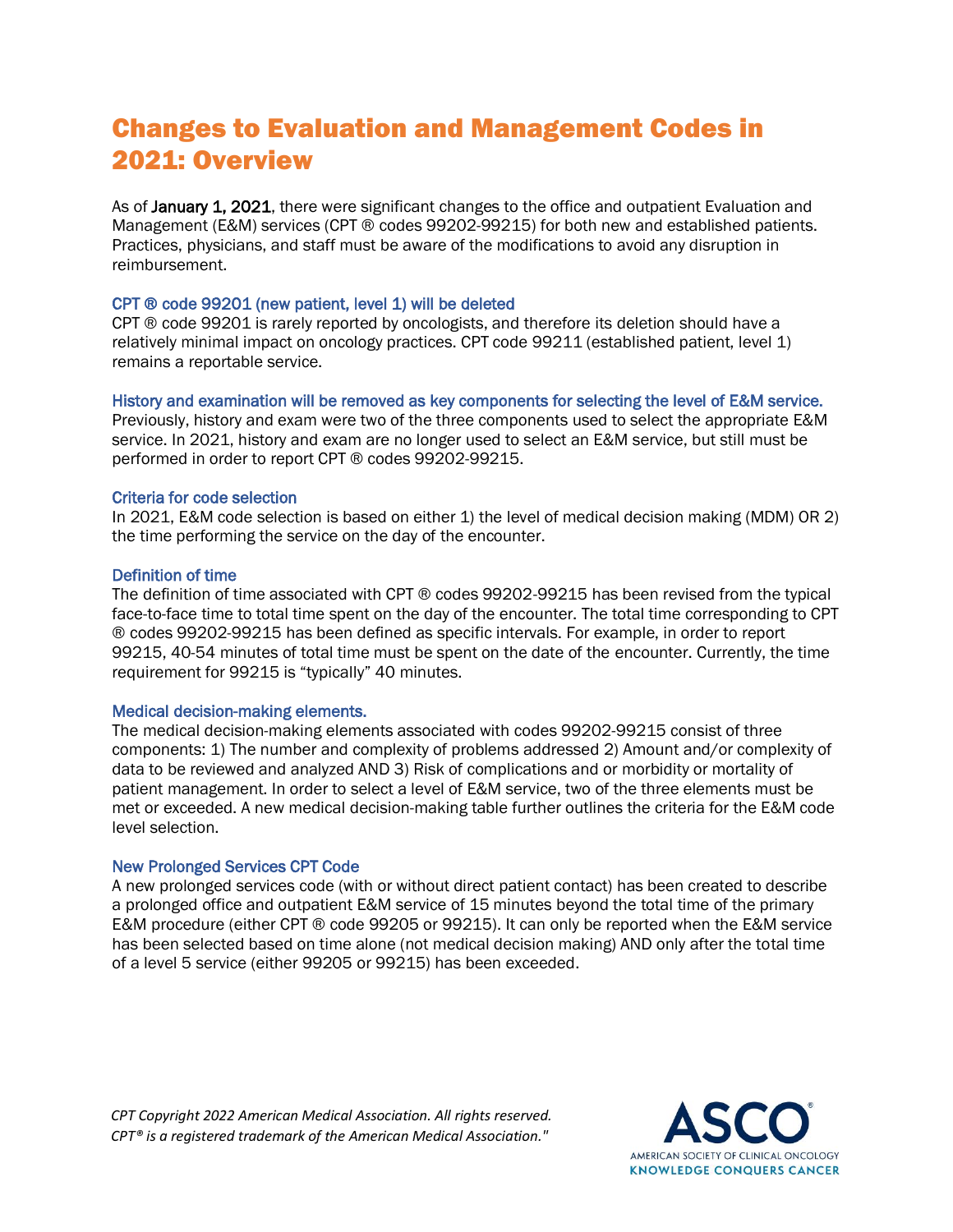# <span id="page-3-0"></span>2021 Evaluation and Management Changes: Clarifications and Updates

In March 2021, American Medical Association issued errata and technical corrections further clarifying the original Panel intent for the current code structure.

## Guidelines Common to All Evaluation and Management Services

#### Time

Time should not account for the following:

- **•** Performance of other services that are reported separately. *Example: care coordination as part of a care management service, professional interpretation of a test that can be billed. These would be billed under the appropriate CPT code, not the evaluation and management code.*
- Travel
- Teaching that is general and not limited to discussion that is required for the management of a specific patient

#### Services Reported Separately

The ordering and the actual performance and/or interpretation of diagnostic tests/studies during a patient encounter are not included in the determination of E/M levels if the professional interpretation of the studies is reported separately by the physician or other qualified health professional reporting the E/M service.

*Example: An x-ray done in the office and interpreted by the doctor would be billed under the appropriate CPT code and not counted in the E/M service.* 

**EXECT** Tests that do not require separate interpretation (tests that are results only) and are analyzed as part of MDM (Medical Decision Making) do not count as independent interpretation but may be counted towards ordered or reviewed as part of selecting an MDM level.

*Example: Hemoglobin and glucose do not require independent interpretation, but the results are taken into consideration for medical decision making.* 

#### Number and Complexity of Problems Addressed at the Encounter

**•** Presenting problems that are likely to represent a highly morbid condition may contribute to the MDM even when the ultimate diagnosis is not highly morbid. The assessment and/or treatment should be consistent with the probable nature of the condition.

*Example: A patient may present with lower extremity swelling requiring an ultrasound to rule out pulmonary embolism as they are at risk due to the treatment the patient is receiving. The decision was made to hold treatment until the PE is ruled out. This contributes to the MDM of the encounter.* 

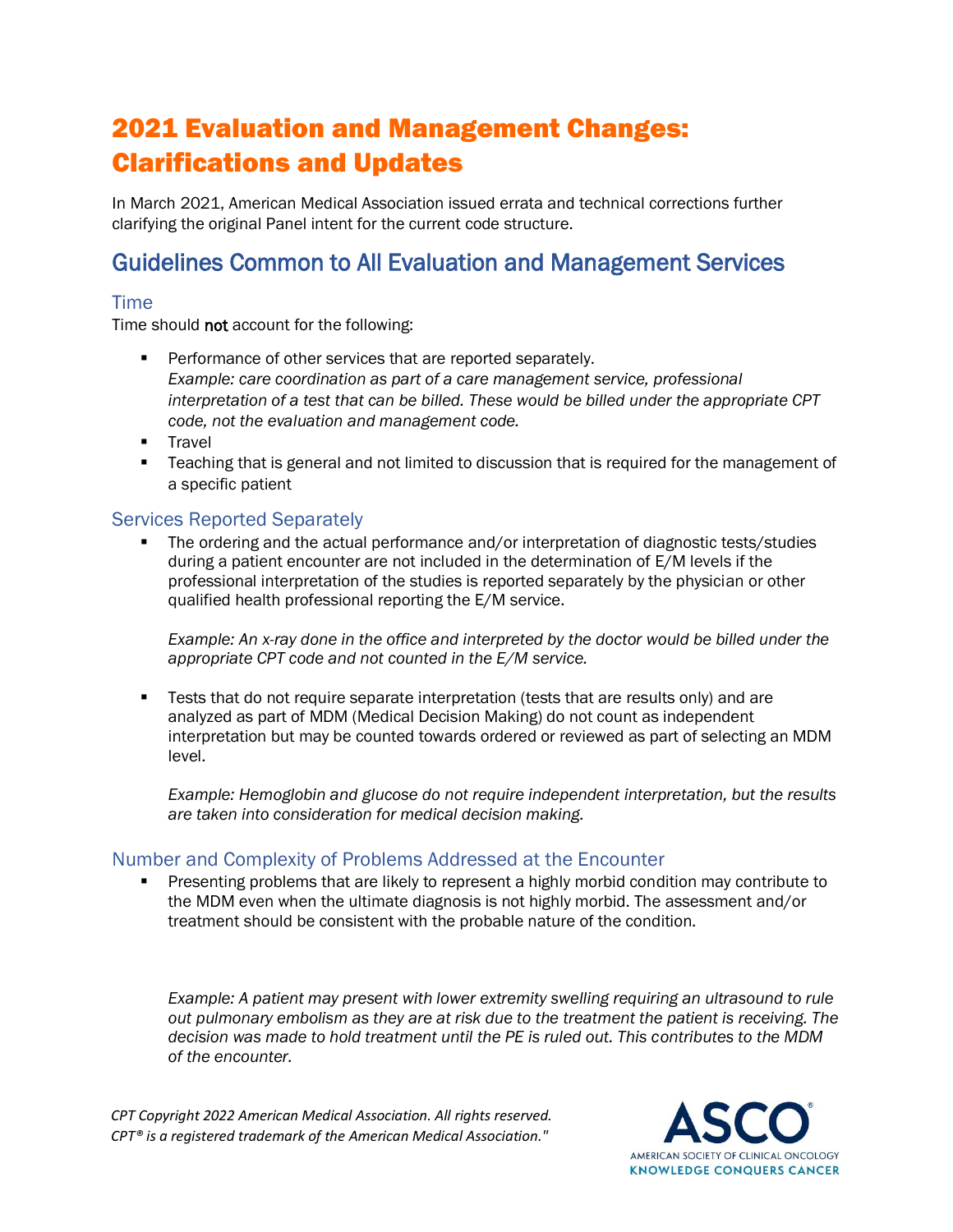#### Amount/Complexity of Data Reviewed and Analyzed

**•** Ordering a test may include those considered, but not selected after shared decision making. A patient may request diagnostic imaging that is not necessary for their condition and discussion of the lack of benefit may be required. Also, a test may normally be performed, but due to the risk for a specific patient the test is not ordered. These considerations must be documented.

*Example: A patient with known cancer has a lung nodule on imaging. A biopsy is determined to be needed but cannot be performed due to performance status of the patient. Physician would document the rationale and be considered in medical decision* making.

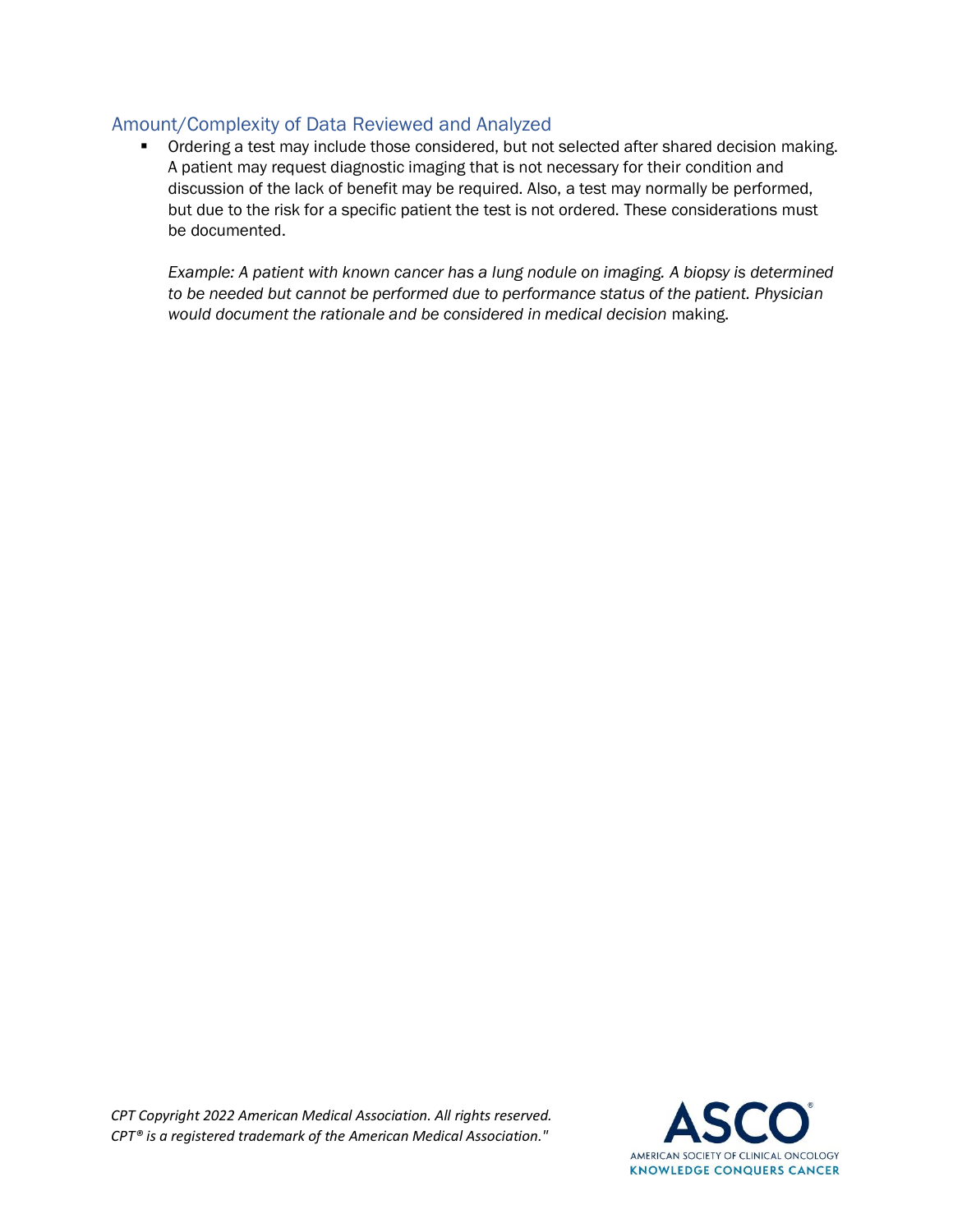# Updated Definitions and Clarifications

#### Unique tests

- Defined by CPT<sup>®</sup> code set.
- **■** Multiple results of the same test =  $1$ element
- Overlapping elements are not unique, even with distinct CPT ® codes.

#### **Sources**

- Physician/QHP in a different group.
- $\blacksquare$  All materials from any one source = 1 element

#### **Elements**

■ Combo of elements can be summed.



#### What constitutes a discussion?



# **Discussions are**

Interactive. Provider to provider In a short timeframe after a visit. (1-2 days) Counted once in MDM



## **Discussions are not**

Notes/exchanges within progress notes. Always on the date of encounter. Required to be in person.

#### What qualifies as an independent historian?



Independent historian: must be obtained directly from historian, but not necessarily in person. Document why independent history is needed.

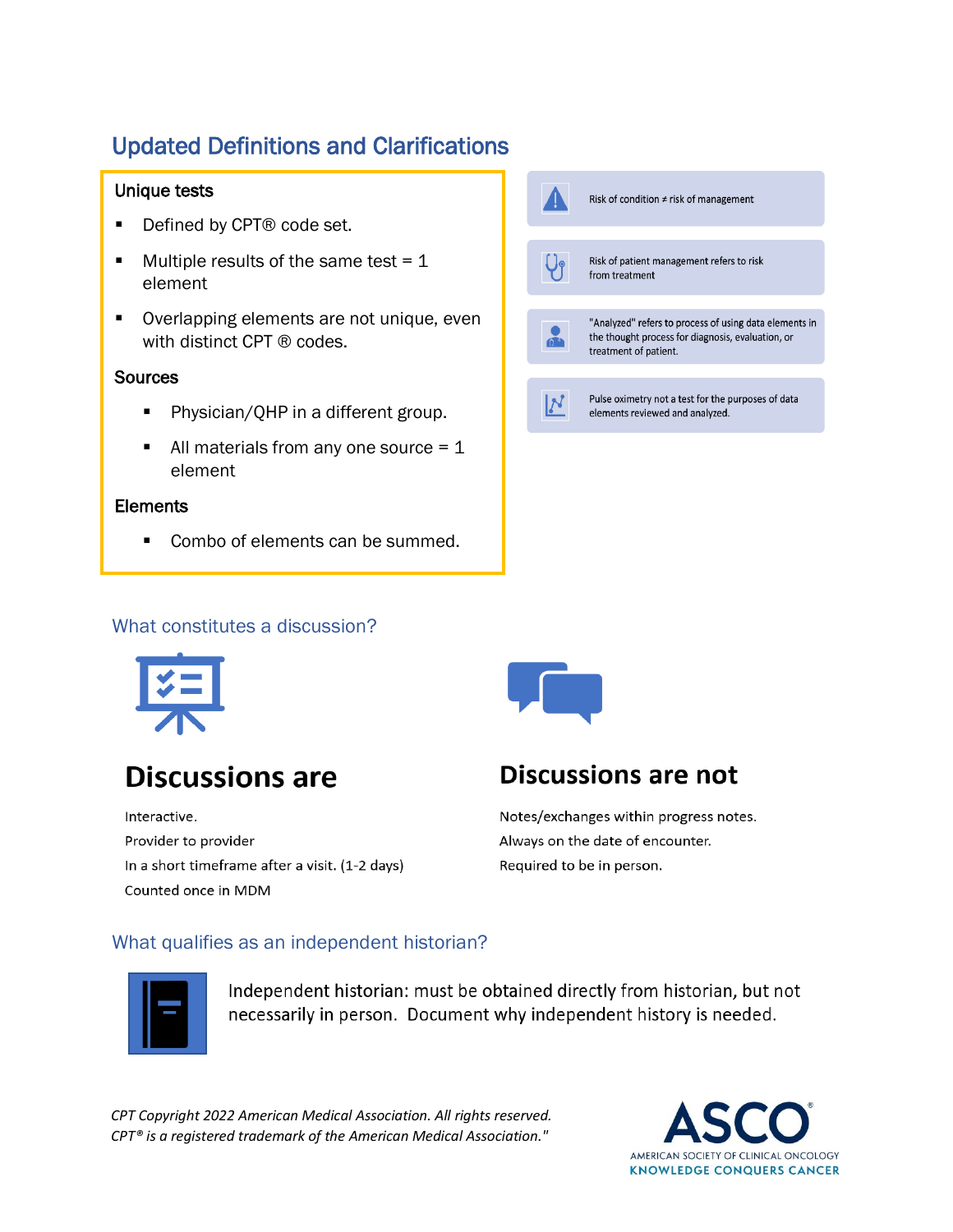#### What are the surgery criteria?





- Defined by common meaning, not surgical package classification
- Risk factors are relevant to patient and procedure
- Evidence-based risk factors can be used in assessing risk (not required).

## Common Errors

#### **Counting time**

. Do not count time that is not on the date of service, i.e., chart prep the day before the encounter.

#### **Cancer = High Complexity**

- Cancer does not always constitute a high level of complexity
- . The current condition must pose an acute threat to life or bodily function (i.e., consideration of admission).

#### **Social Determinants of Health**

. A patient's SDOH may be considered in determining the risk of complications/morbidity.

#### **Intensive Monitoring for Toxicity**

- A chemotherapy patient requiring labs before chemotherapy does not necessarily constitute drug therapy requiring intensive monitoring for toxicity.
- If the testing is to check for therapeutic efficacy or is routine in nature, the monitoring does not meet criteria.
- . The drug in question must have risk of serious morbidity or death.

## **Resources**

[Errata and technical corrections in CPT® 2021 \(ama-assn.org\)](https://www.ama-assn.org/system/files/cpt-corrections-errata-2021.pdf)

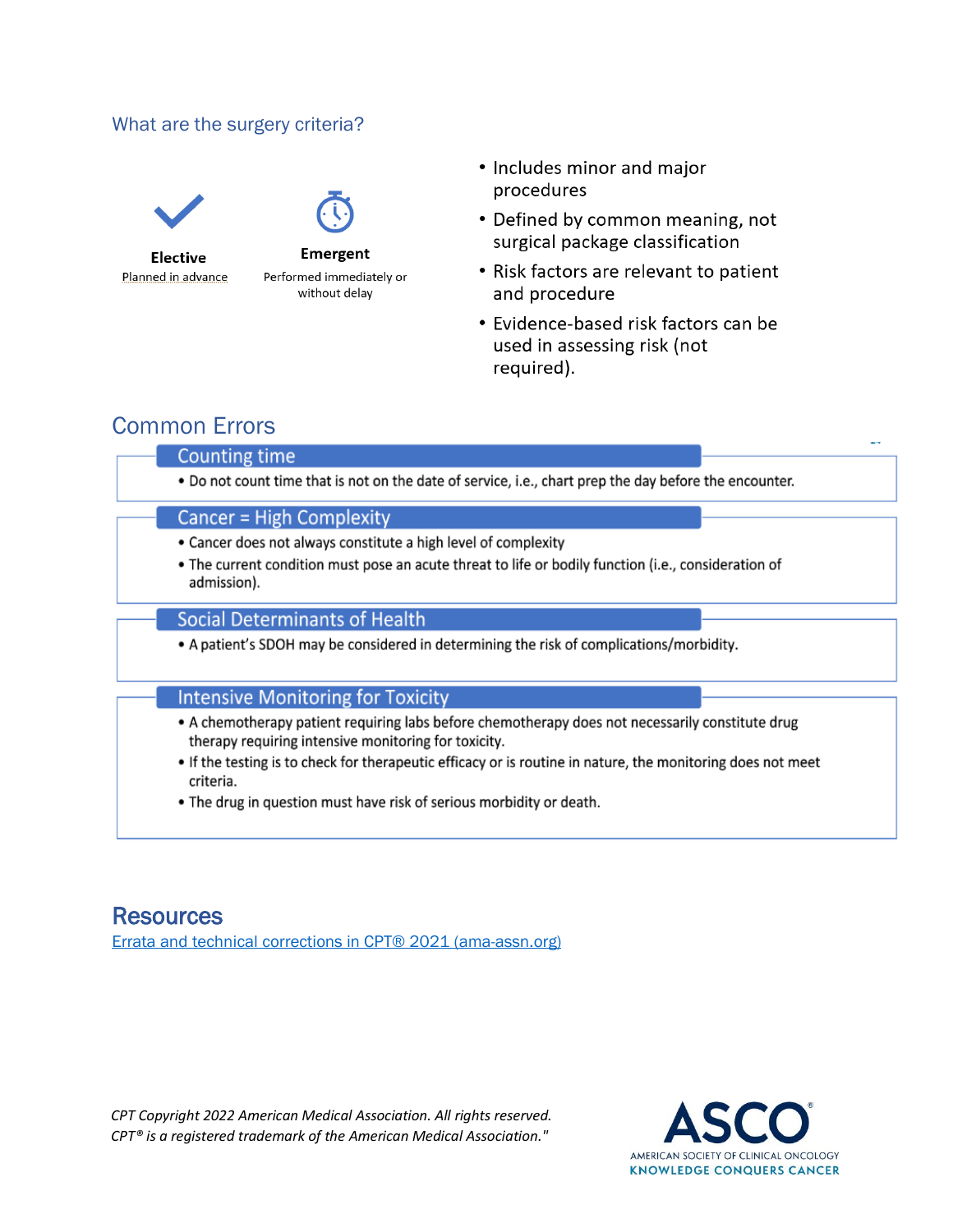# <span id="page-7-0"></span>2021 Evaluation and Management Changes: Selecting a Code Based on Time

Starting on January 1<sup>st</sup>, 2021, providers may select the level of office and outpatient Evaluation and Management (E&M) services based on either Time or Medical Decision Making.



# Using Time to Select an E&M Code

Prior to 2021, the definition of time associated with CPT ® codes 99202-99215 was based on the typical *face-to-face* time the physician/qualified health care professional (QHP) spent on the day of the encounter. In 2021 the definition is based on the total time (face-to-face and non-face-to-face) spent by a physician/qualified health care professional (QHP) on the day of the encounter. The time-related rule requiring 50% of the visit be spent on counseling and/or coordination of care to report the service based on time will no longer be applicable as of 2021.

The definition of time will include *both* face-to-face and non-face-to face activities performed by the physician or qualified healthcare professional on the date of the encounter. It does not, however, include time in activities that are normally performed by clinical staff. This is a significant departure from E&M guidelines which only allowed for face-to-face time be counted.

| Current (Prior to January 1 <sup>st</sup> , 2021) | January 1st, 2021                              |
|---------------------------------------------------|------------------------------------------------|
| Time may only be used/selected if 50% of the      | Time can be used to select an E&M code         |
| encounter is spent on counseling and/or           | whether or not counseling and/or coordination  |
| coordination of care.                             | of care dominates the visit.                   |
| Time is based on only face to face activities on  | Time includes are both face to face and non-   |
| the date of service.                              | face to face activities on the date of service |
| Time criteria is based on a typical time for the  | Time is based on defined intervals of time.    |
| level of service.                                 |                                                |

## Activities that count towards time

- $\boxtimes$  Preparing to see the patient (e.g., review of tests)
- $\boxtimes$  Obtaining and/or reviewing separately obtained history
- $\boxtimes$  Ordering medications, tests, procedures
- $\boxtimes$  Referring and communicating with other health care professionals
- $\boxtimes$  Documenting clinical information in the electronic or other health record

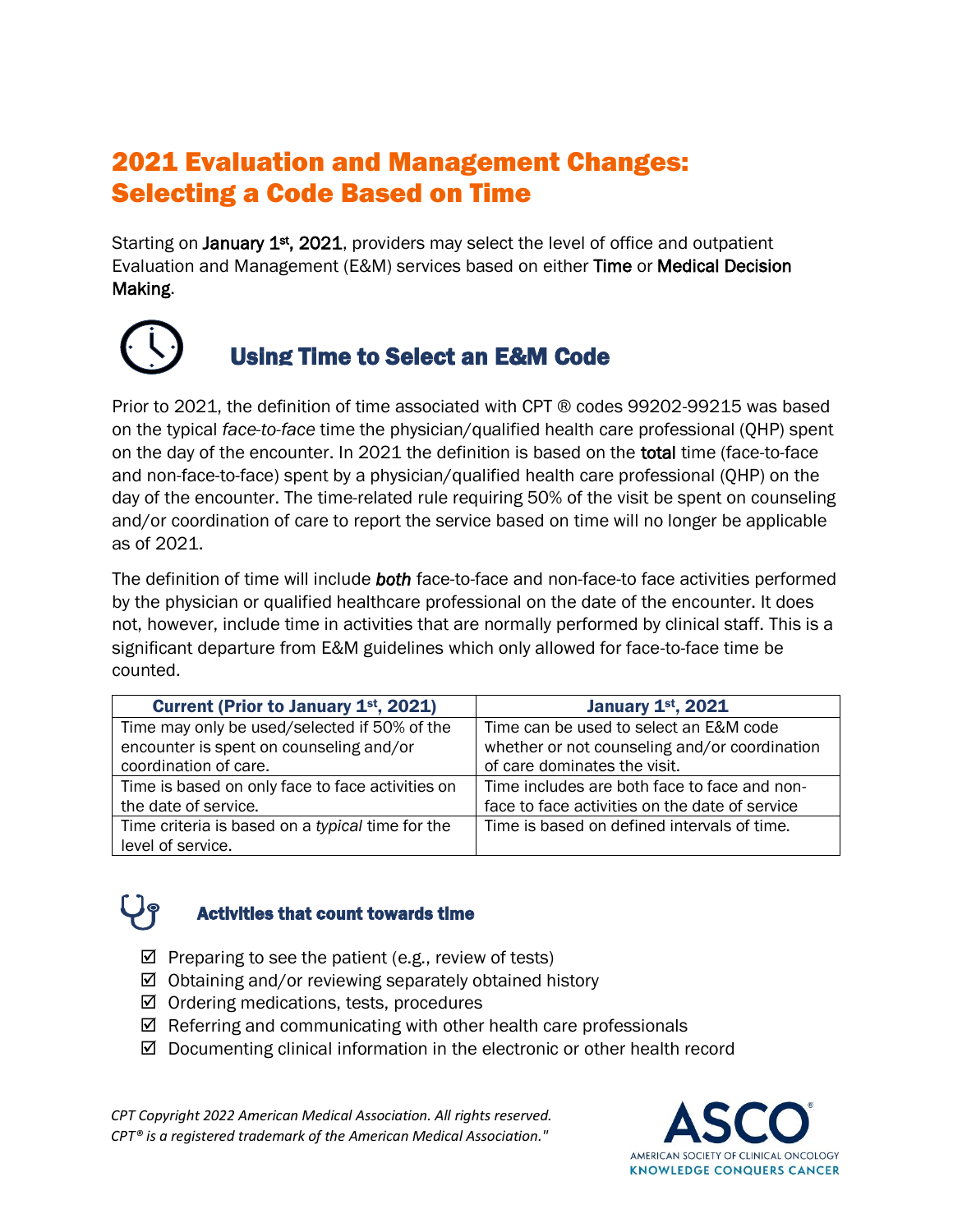- $\boxtimes$  Independently interpreting results (not separately reported) and communicating results to the patient/family/caregiver
- $\boxtimes$  Care coordination



#### Total Time Intervals

The intervals of total time corresponding to CPT ® codes 99202-99215 are defined in the table below for 2021 (and beyond). For example, to report 99215, 40 to 54 minutes of total time must be spent on the date of the encounter.

| 2021 Time Intervals: CPT ® Codes 99202-99215 |                    |                            |             |
|----------------------------------------------|--------------------|----------------------------|-------------|
|                                              | <b>New Patient</b> | <b>Established Patient</b> |             |
| <b>Code</b>                                  | Time               | <b>Code</b>                | <b>Time</b> |
| 99202                                        | 15-29 min          | 99211                      | N/A         |
| 99203                                        | 30-44 min          | 99212                      | 10-19 min   |
| 99204                                        | 45-59 min          | 99213                      | 20-29 min   |
| 99205                                        | 60-74 min          | 99214                      | 30-39 min   |
|                                              |                    | 99215                      | 40-54 min   |



In circumstances where the physician and qualified healthcare professional each perform the face-to-face and non-face to face work for a visit, the time spent by each is summed for the total time. For example, a physician spends five minutes of time with an established patient and a physician assistant spends 25 minutes on the date of the encounter. The total time of the visit would be 30 minutes  $(5 + 25)$ ; and therefore, CPT code 99214 (30 to 39 minutes) would be selected per the new time intervals.

#### Resources

[CPT® Evaluation and Management \(E/M\) Office or Other Outpatient \(99202-99215\) and](https://www.ama-assn.org/system/files/2019-06/cpt-office-prolonged-svs-code-changes.pdf) [Prolonged Services \(99354, 99355, 99356, 99XXX\) Code and Guideline Changes](https://www.ama-assn.org/system/files/2019-06/cpt-office-prolonged-svs-code-changes.pdf)

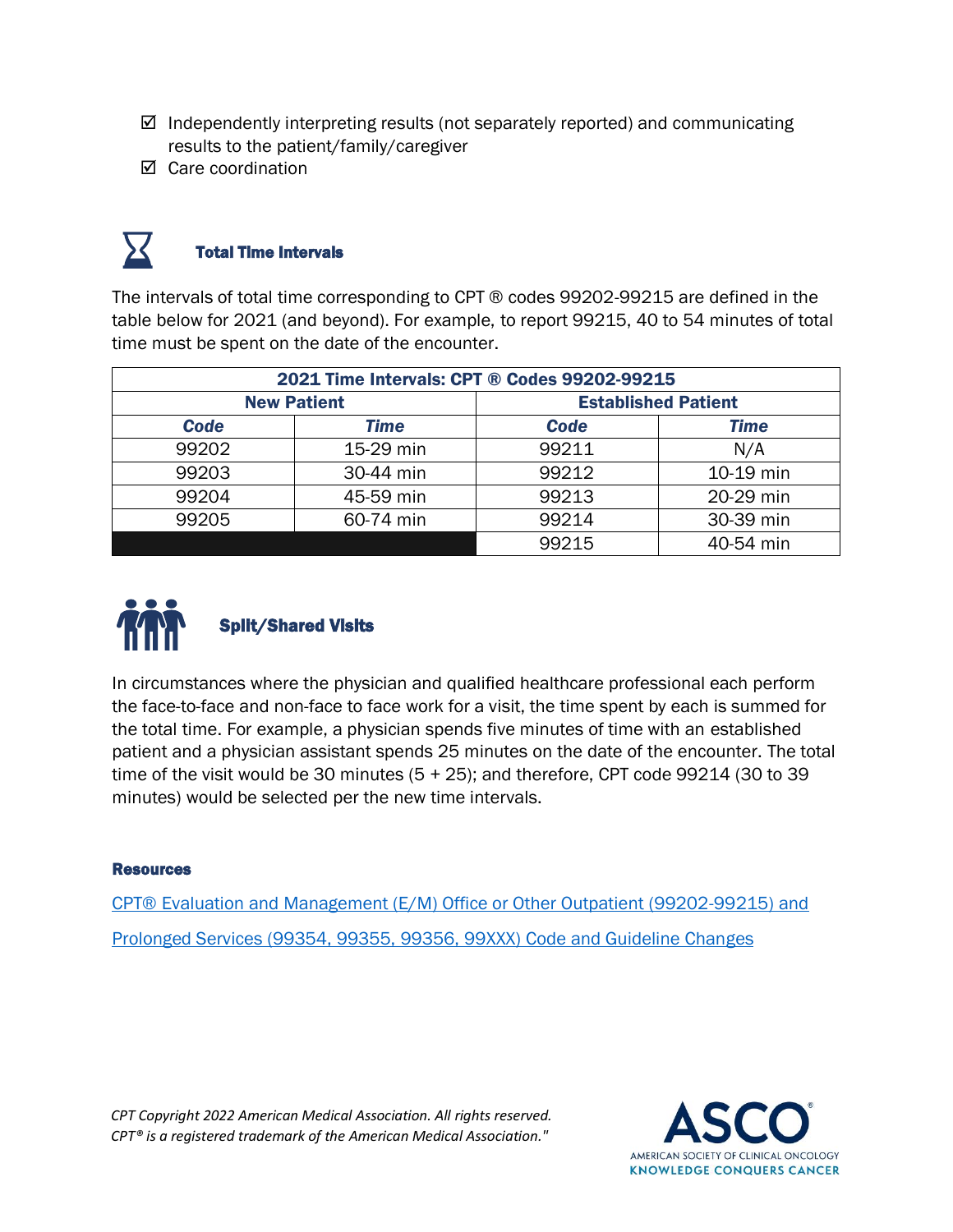# Selecting an E/M Code Based on Medical Decision Making in 2021

Starting on January 1st, 2021, providers may select the level of office and outpatient Evaluation and Management (E/M) services based on either **Time** or Medical Decision Making.

Medical decision making is currently part of the Evaluation and Management selection components. However, changes have been made to the key elements of medical decision making (listed below) and the criteria for selection, which are described in a new medical decision-making table.

#### Key Elements of Medical Decision Making

The medical decision-making elements associated with codes 99202-99215 will consist of three components:

- 1) Problem: The number and complexity of problems addressed
- <span id="page-9-0"></span>2) Data: Amount and/or complexity of data to be reviewed and analyzed
- 3) Risk: Risk of complications and or morbidity or mortality of patient management.

In order to select a level of an E/M service, two of the three elements of medical decision making must be met or exceeded.

#### Medical Decision-Making Definitions

The new guidelines provide updated definitions of the elements of medical decision making. It is important to understand these definitions to ensure you are selecting the appropriate CPT code.

Minimal problem: A problem that may not require the presence of the physician or other qualified health care professional, but the service is provided under the physician's or other qualified health care professional's supervision (see 99211).

Self-limited or minor problem: A problem that runs a definite and prescribed course, is transient in nature, and is not likely to permanently alter health status.

Stable, chronic illness: A problem with an expected duration of at least a year or until the death of the patient.

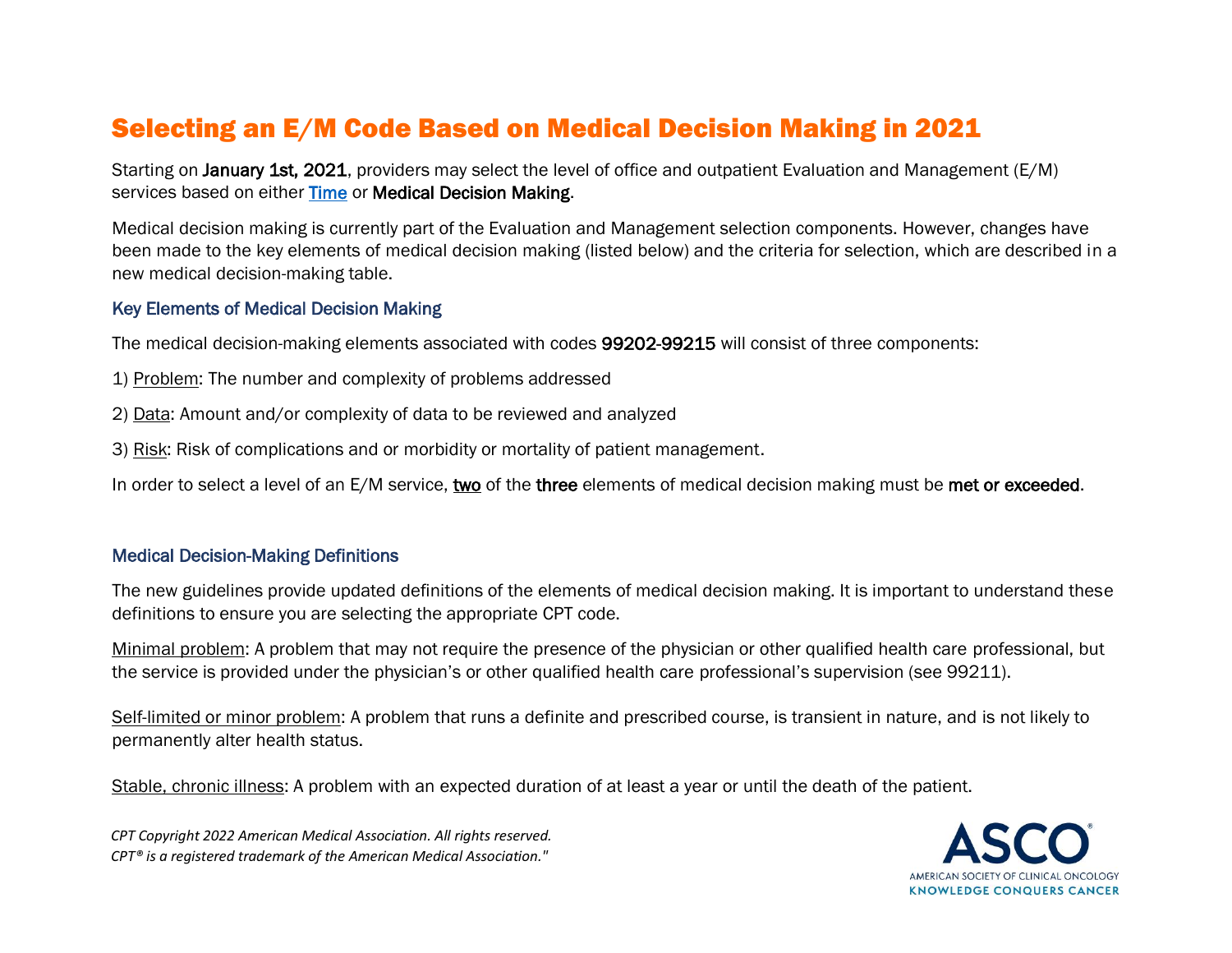Acute, uncomplicated illness or injury: A recent or new short-term problem with low risk of morbidity for which treatment is considered.

Chronic illness with exacerbation, progression, or side effects of treatment: A chronic illness that is acutely worsening, poorly controlled or progressing with an intent to control progression and requiring additional supportive care or requiring attention to treatment for side effects, but that does not require consideration of hospital level of care.

Undiagnosed new problem with uncertain prognosis: A problem in the differential diagnosis that represents a condition likely to result in a high risk of morbidity without treatment.

Acute illness with systemic symptoms: An illness that causes systemic symptoms and has a high risk of morbidity without treatment.

Acute, complicated injury: An injury which requires treatment that includes evaluation of body systems that are not directly part of the injured organ, the injury is extensive, or the treatment options are multiple and/or associated with risk of morbidity.

Chronic illness with severe exacerbation, progression, or side effects of treatment: The severe exacerbation or progression of a chronic illness or severe side effects of treatment that have significant risk of morbidity and may require hospital level of care.

Acute or chronic illness or injury that poses a threat to life or bodily function: An acute illness with systemic symptoms, or an acute complicated injury, or a chronic illness or injury with exacerbation and/or progression or side effects of treatment, which poses a threat to life or bodily function in the near term without treatment.

A full list of definitions can be found in the "[CPT® Evaluation and Management \(E/M\) Office or Other Outpatient \(99202-99215\)](https://www.ama-assn.org/system/files/2019-06/cpt-office-prolonged-svs-code-changes.pdf)  [and](https://www.ama-assn.org/system/files/2019-06/cpt-office-prolonged-svs-code-changes.pdf)

[Prolonged Services \(99354, 99355, 99356, 99XXX\) Code and Guideline Changes](https://www.ama-assn.org/system/files/2019-06/cpt-office-prolonged-svs-code-changes.pdf)"



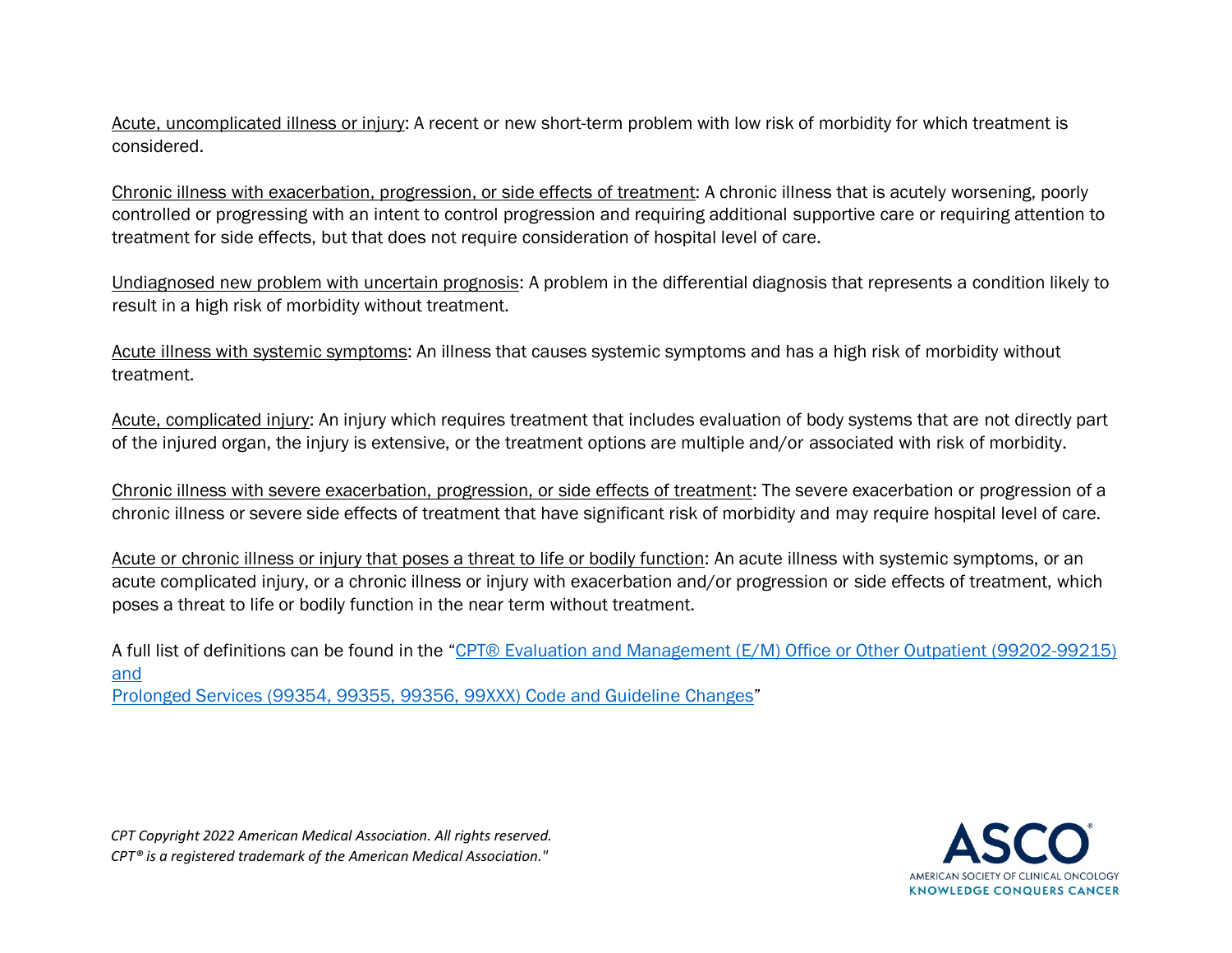#### 2021 Medical Decision-Making Table

A new [medical decision-making table](https://www.ama-assn.org/system/files/2019-06/cpt-revised-mdm-grid.pdf) was created to provide guidelines for E/M code level selection in 2021. Documentation should support the E/M service chosen.

|  |  | Features of the 2021 Medical Decision-Making Table |  |
|--|--|----------------------------------------------------|--|
|  |  |                                                    |  |

| Column <sub>1</sub>                                                                        | Column <sub>2</sub>                                                                                                                                                                                                                                                                                                                                                                  | Column <sub>3</sub>                                                                                                                                                                                                                                                                                                                                                                                                                                                                                                                                                                                                                                       | Column <sub>4</sub>                                                                                                                                                                                                                                                                                                                                                                                                                                                                                                                                                                                                                                                                                                                                                                                                                                                                                                                | Column <sub>5</sub>                                                                                                                                                                                  |
|--------------------------------------------------------------------------------------------|--------------------------------------------------------------------------------------------------------------------------------------------------------------------------------------------------------------------------------------------------------------------------------------------------------------------------------------------------------------------------------------|-----------------------------------------------------------------------------------------------------------------------------------------------------------------------------------------------------------------------------------------------------------------------------------------------------------------------------------------------------------------------------------------------------------------------------------------------------------------------------------------------------------------------------------------------------------------------------------------------------------------------------------------------------------|------------------------------------------------------------------------------------------------------------------------------------------------------------------------------------------------------------------------------------------------------------------------------------------------------------------------------------------------------------------------------------------------------------------------------------------------------------------------------------------------------------------------------------------------------------------------------------------------------------------------------------------------------------------------------------------------------------------------------------------------------------------------------------------------------------------------------------------------------------------------------------------------------------------------------------|------------------------------------------------------------------------------------------------------------------------------------------------------------------------------------------------------|
| <b>CPT ® Code</b>                                                                          | <b>Level of Medical</b><br><b>Decision Making</b>                                                                                                                                                                                                                                                                                                                                    | <b>Number and Complexity of</b><br><b>Problems Addressed</b>                                                                                                                                                                                                                                                                                                                                                                                                                                                                                                                                                                                              | Amount and Complexity of Data to Be<br><b>Reviewed and Analyzed</b>                                                                                                                                                                                                                                                                                                                                                                                                                                                                                                                                                                                                                                                                                                                                                                                                                                                                | <b>Risk of Complications and/or</b><br><b>Morbidity or Mortality of</b><br><b>Patient Management</b>                                                                                                 |
| The far-left hand<br>column contains<br>CPT ® codes<br>99202-99205<br>and 99211-<br>99215. | Four levels of medical<br>decision making are<br>recognized. Each office<br>and outpatient E/M<br>service correspond to a<br>specific level of medical<br>decision making.<br>The four levels of<br>medical decision making<br>are:<br>Straightforward<br>٠<br>(99202 and 99212)<br>Low (99203 and<br>٠<br>99213)<br>Moderate (99204<br>п<br>and 99214)<br>High (99205 and<br>99215) | During an encounter with the<br>patient, multiple new or<br>established conditions may<br>be addressed.<br>Several symptoms or<br>conditions may be related to<br>a specific diagnosis but are<br>not always unique conditions.<br>Comorbidities and underlying<br>diseases are not considered<br>in determining the level of<br>MDM unless they are<br>addressed at the encounter<br>and contribute to the amount<br>and complexity of data to be<br>reviewed.<br>The final diagnosis may not<br>determine complexity or risk.<br>For example, the evaluation<br>of multiple, but low severity<br>symptoms may create higher<br>risk due to interaction. | Data includes medical records, tests,<br>and/or other information that must be<br>obtained, ordered, reviewed, and<br>analyzed for the encounter.<br>It also includes information obtained<br>from multiple sources or<br>interprofessional communications<br>that are not separately reported, and<br>interpretation of tests not separately<br>reported.<br>Ordering a test is part of the category<br>of "test result(s)" and the review of<br>the test result is part of the same<br>encounter and not a subsequent<br>encounter.<br>Each level of medical decision making<br>contains 1-3 qualifying categories of<br>amount and complexity of data to be<br>reviewed and analyzed.<br>Category 1: Tests and documents<br>Category 2: Assessment requiring<br>independent historian (level 3) OR<br>independent interpretation of tests<br>(level 4 or 5)<br>Category 3: Discussion and<br>management or test interpretation. | This includes the possible<br>management options<br>selected and those<br>considered, but not<br>necessarily selected, after<br>shared medical decision<br>making with the patient<br>and/or family. |

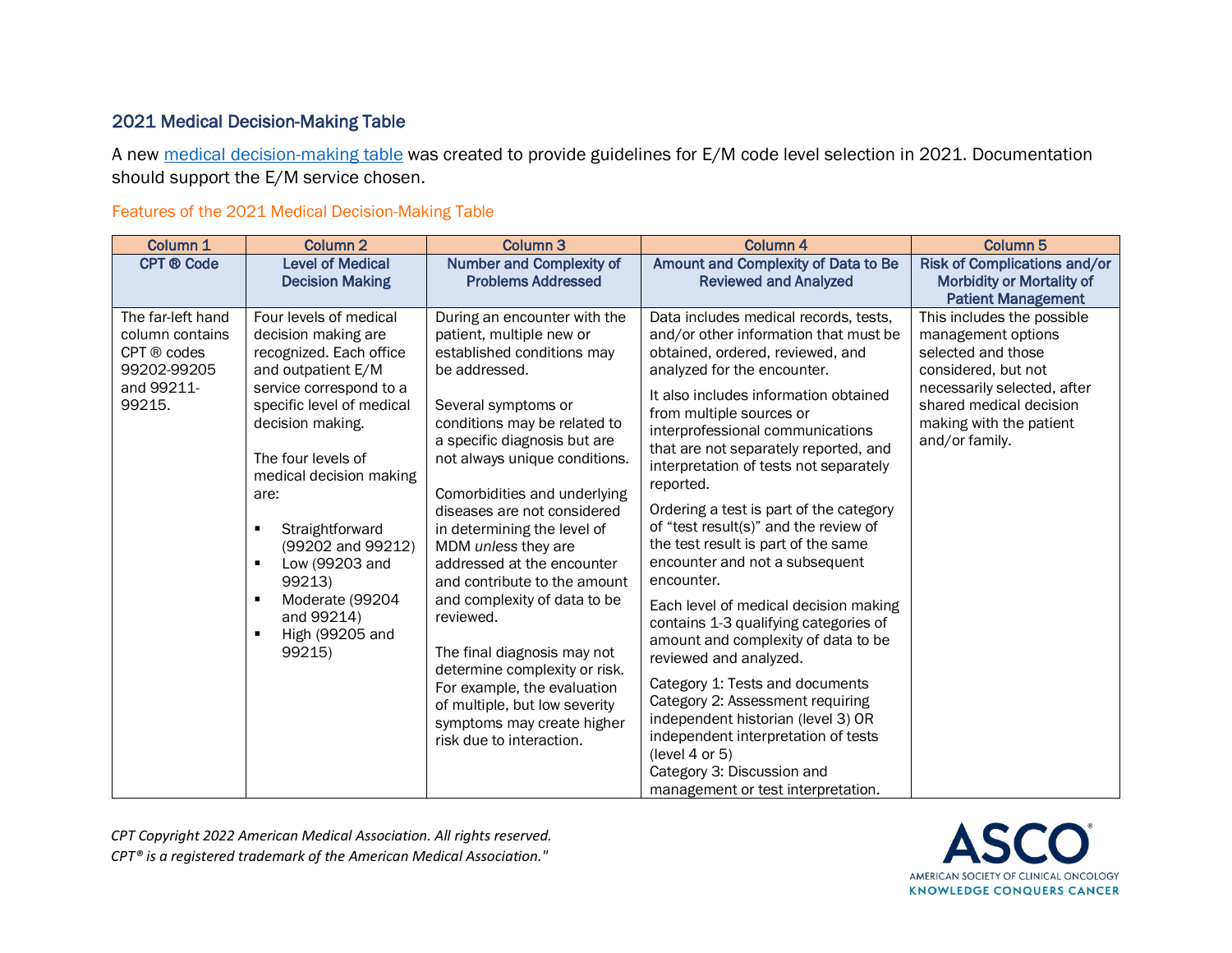#### Selecting an E/M Code Using the 2021 Medical Decision-Making Table

| Code  | Level of MDM    | <b>Number and Complexity of Problems Addressed</b>                         |
|-------|-----------------|----------------------------------------------------------------------------|
| 99211 | N/A             | N/A                                                                        |
| 99202 | Straightforward | <b>Minimal</b>                                                             |
| 99212 |                 | 1 self-limited or minor problem                                            |
| 99203 | Low             | Low                                                                        |
| 99213 |                 | 2 or more self-limited or minor problems OR                                |
|       |                 | 1 stable chronic illness OR                                                |
|       |                 | 1 acute, uncomplicated illness or injury                                   |
| 99204 | Moderate        | Moderate                                                                   |
| 99214 |                 | 1 or more chronic illnesses with exacerbation, progression, or side        |
|       |                 | effects of treatment; OR                                                   |
|       |                 | 2 or more stable chronic illnesses; OR<br>$\Box$                           |
|       |                 | 1 undiagnosed new problem with uncertain prognosis; OR                     |
|       |                 | 1 acute illness with systemic symptoms; OR                                 |
|       |                 | 1 acute complicated injury                                                 |
| 99205 | High            | High                                                                       |
| 99215 |                 | 1 or more chronic illnesses with severe exacerbation, progression, or side |
|       |                 | effects of treatment; or                                                   |
|       |                 | 1 acute or chronic illness or injury that poses a threat to life or bodily |
|       |                 | function                                                                   |

Step 1: Problem- Select the applicable number and complexity of problems addressed at the encounter.

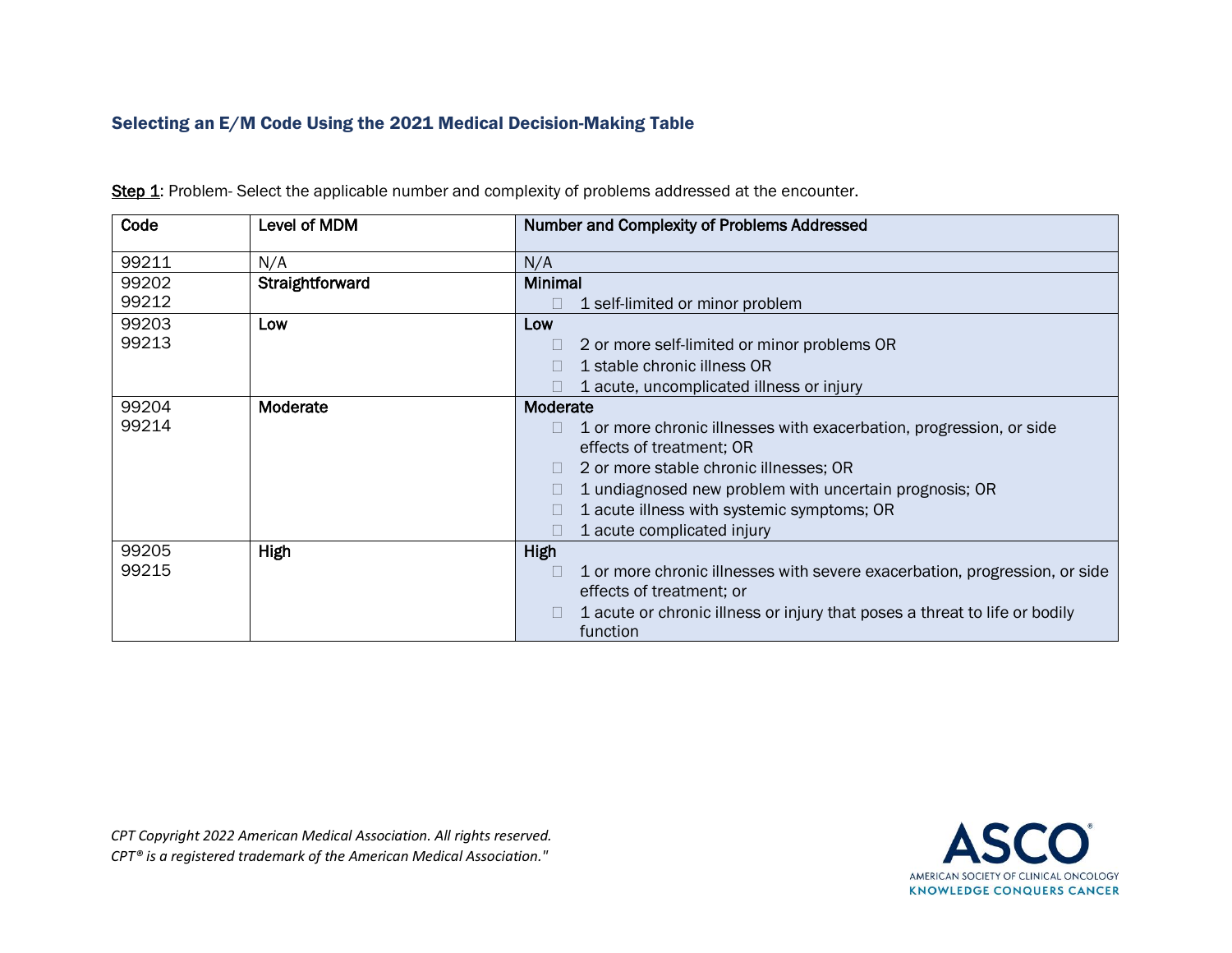Step 2: Data- Select the amount and/or complexity of data to be reviewed and analyzed. \*Each unique test, order, or document contributes to the combination of 2 or combination of 3 in Category 1.

| Code  | Level of MDM    | Amount and/or Complexity of Data to be Reviewed and Analyzed                                                                             |
|-------|-----------------|------------------------------------------------------------------------------------------------------------------------------------------|
| 99211 | N/A             | N/A                                                                                                                                      |
| 99202 | Straightforward | Minimal or none                                                                                                                          |
| 99212 |                 |                                                                                                                                          |
| 99203 | Low             | Limited                                                                                                                                  |
| 99213 |                 | (Must meet the requirements of at least 1 of the 2 categories)                                                                           |
|       |                 | Category 1: Tests and documents                                                                                                          |
|       |                 | Any combination of 2 from the following:                                                                                                 |
|       |                 | Review of prior external note(s) from each unique source*;<br>H                                                                          |
|       |                 | Review of the result(s) of each unique test*;                                                                                            |
|       |                 | Ordering of each unique test*                                                                                                            |
|       |                 | OR                                                                                                                                       |
|       |                 |                                                                                                                                          |
|       |                 | Category 2: Assessment requiring an independent historian(s)                                                                             |
|       |                 | (For the categories of independent interpretation of tests and discussion of management or test interpretation,<br>see moderate or high) |
| 99204 | Moderate        | Moderate                                                                                                                                 |
| 99214 |                 | (Must meet the requirements of at least 1 out of 3 categories)                                                                           |
|       |                 |                                                                                                                                          |
|       |                 | Category 1: Tests, documents, or independent historian(s)                                                                                |
|       |                 | Any combination of 3 from the following:                                                                                                 |
|       |                 | Review of prior external note(s) from each unique source*;                                                                               |
|       |                 | Review of the result(s) of each unique test*;                                                                                            |
|       |                 | Ordering of each unique test*;<br>$\mathbb{R}^n$                                                                                         |
|       |                 | Assessment requiring an independent historian(s)                                                                                         |
|       |                 | OR                                                                                                                                       |
|       |                 | Category 2: Independent interpretation of tests                                                                                          |
|       |                 | Independent interpretation of a test performed by another physician/other qualified health care                                          |
|       |                 | professional (not separately reported);                                                                                                  |

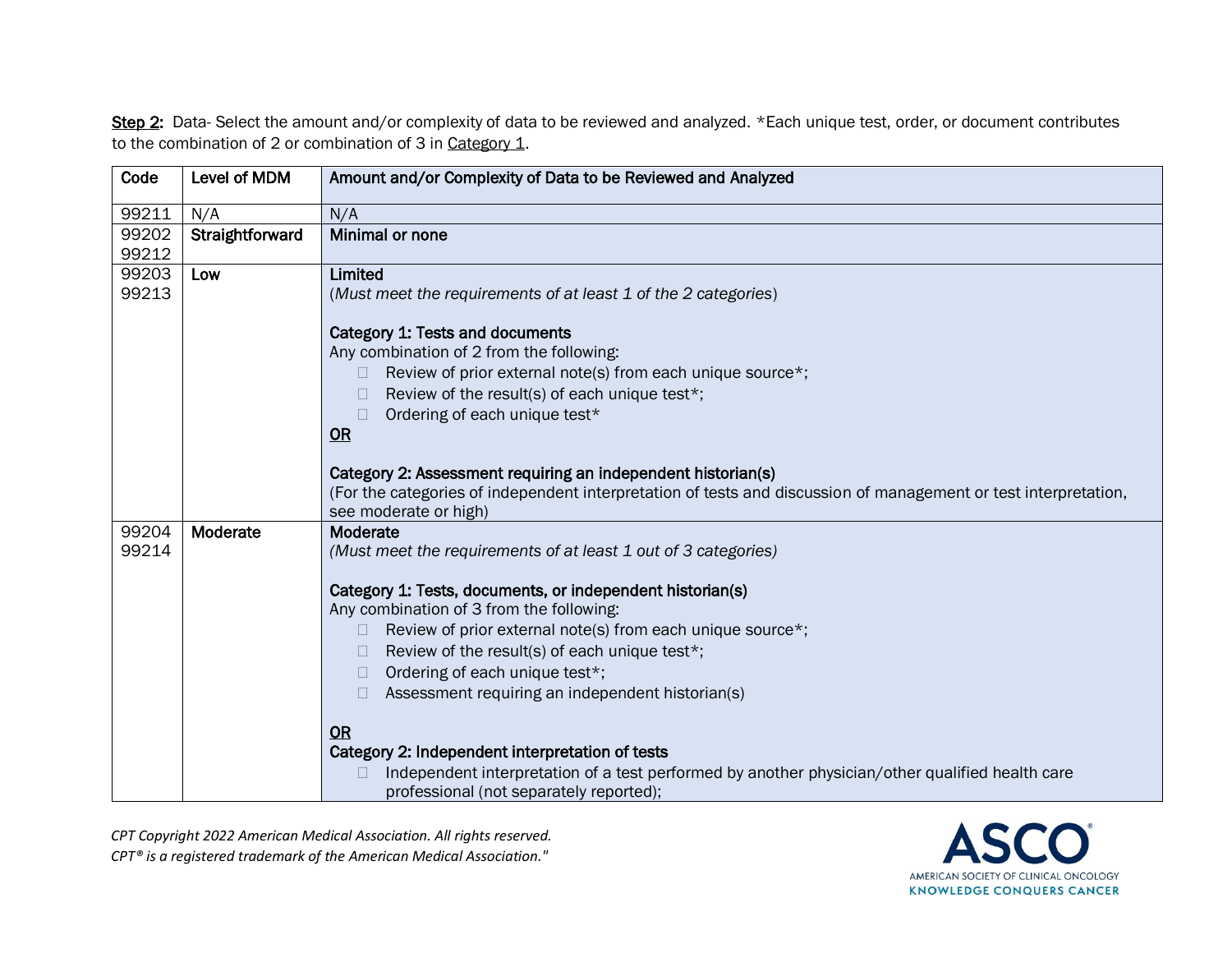| Code  | Level of MDM | Amount and/or Complexity of Data to be Reviewed and Analyzed                                                                               |
|-------|--------------|--------------------------------------------------------------------------------------------------------------------------------------------|
|       |              | OR                                                                                                                                         |
|       |              | Category 3: Discussion of management or test interpretation                                                                                |
|       |              | Discussion of management or test interpretation with external physician/other qualified health care                                        |
|       |              | professional\appropriate source (not separately reported)                                                                                  |
| 99205 | High         | <b>Extensive</b>                                                                                                                           |
| 99215 |              | (Must meet the requirements of at least 2 out of 3 categories)                                                                             |
|       |              | Category 1: Tests, documents, or independent historian(s)                                                                                  |
|       |              | Any combination of 3 from the following:                                                                                                   |
|       |              | Review of prior external note(s) from each unique source*;                                                                                 |
|       |              | Review of the result(s) of each unique test*;<br>$\Box$                                                                                    |
|       |              | Ordering of each unique test*;<br>$\Box$                                                                                                   |
|       |              | Assessment requiring an independent historian(s)                                                                                           |
|       |              | OR                                                                                                                                         |
|       |              | Category 2: Independent interpretation of tests                                                                                            |
|       |              | Independent interpretation of a test performed by another physician/other qualified health care<br>professional (not separately reported); |
|       |              | OR                                                                                                                                         |
|       |              | Category 3: Discussion of management or test interpretation                                                                                |
|       |              | Discussion of management or test interpretation with external physician/other qualified health care                                        |
|       |              | professional/appropriate source (not separately reported)                                                                                  |

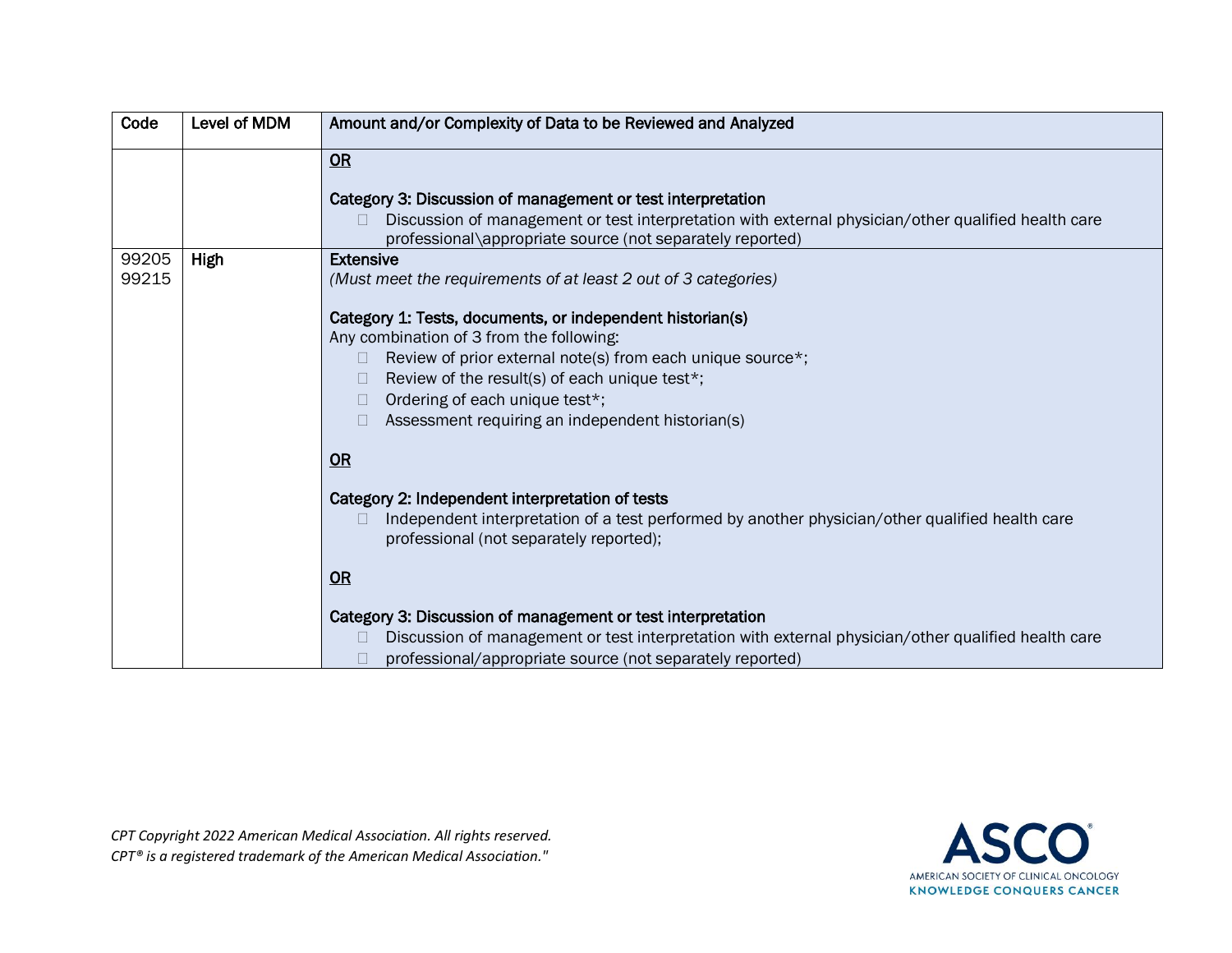Step 3: Risk- Select the risk of complications and/or morbidity or mortality of patient management.

| Code           | Level of MDM    | Risk of Complications and/or Morbidity or Mortality of Patient Management |
|----------------|-----------------|---------------------------------------------------------------------------|
| 99211          | N/A             | N/A                                                                       |
| 99202          | Straightforward | Minimal risk of morbidity from additional diagnostic testing or           |
| 99212          |                 | treatment                                                                 |
| 99203          | Low             | Low risk of morbidity from additional diagnostic testing or treatment     |
| 99213          |                 |                                                                           |
| 99204          | Moderate        | Moderate risk of morbidity from additional diagnostic testing or          |
| 99214          |                 | treatment                                                                 |
| 99205<br>99215 | High            | High risk of morbidity from additional diagnostic testing or treatment    |

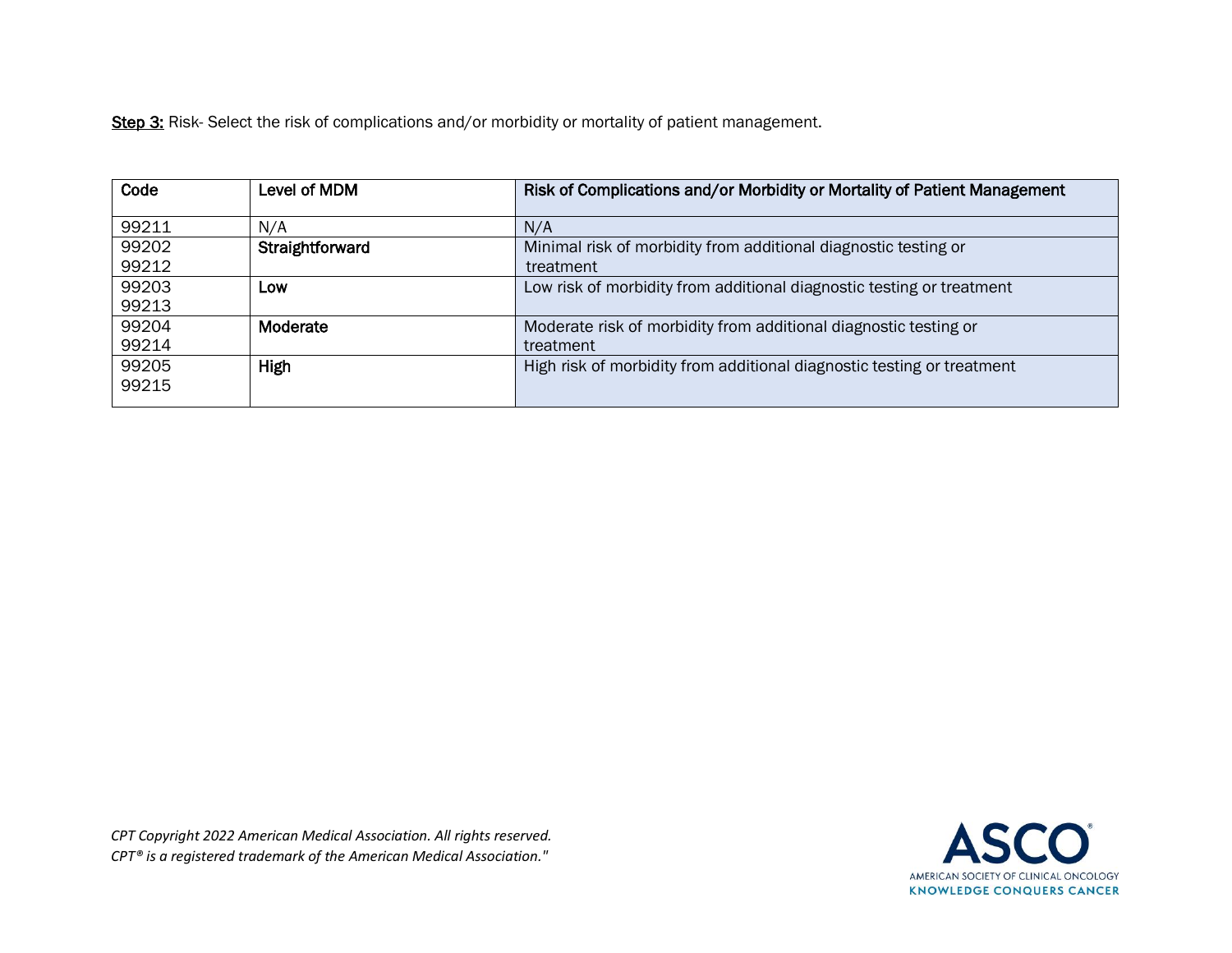Step 4: Put the selections together to determine the appropriate E/M code selection and level. Example:

|                |                                                              | <b>Elements of Medical Decision Making</b>                     |                                                                                                                                                                                                                                              |                                                                                        |
|----------------|--------------------------------------------------------------|----------------------------------------------------------------|----------------------------------------------------------------------------------------------------------------------------------------------------------------------------------------------------------------------------------------------|----------------------------------------------------------------------------------------|
| Code           | Level of MDM<br>(Based on 2 out of the 3<br>elements of MDM) | <b>Number and Complexity of</b><br><b>Problems Addressed</b>   | Amount and/or Complexity of<br>Data to be<br><b>Reviewed and Analyzed</b>                                                                                                                                                                    | Risk of Complications and/or<br>Morbidity or Mortality of<br><b>Patient Management</b> |
| 99211          | N/A                                                          |                                                                |                                                                                                                                                                                                                                              |                                                                                        |
| 99202<br>99212 | Straightforward                                              |                                                                |                                                                                                                                                                                                                                              |                                                                                        |
| 99203<br>99213 | Low                                                          |                                                                |                                                                                                                                                                                                                                              | ☑<br>Low risk of morbidity from<br>additional diagnostic<br>testing or treatment       |
| 99204<br>99214 | Moderate                                                     | ☑<br>1 undiagnosed new<br>problem with uncertain<br>prognosis; | Category 1: Tests, documents,<br>or independent historian(s)<br>Review of prior external<br>☑<br>note(s) from each unique<br>source*;<br>Review of the result(s) of<br>⊠<br>each unique test*;<br>Ordering of each unique<br>☑<br>test $*$ ; |                                                                                        |
| 99205<br>99215 | High                                                         |                                                                |                                                                                                                                                                                                                                              |                                                                                        |

Selection: The appropriate code level to select would be 4 (99204 or 99214), as two of the three elements of medical decision making were met in that category.

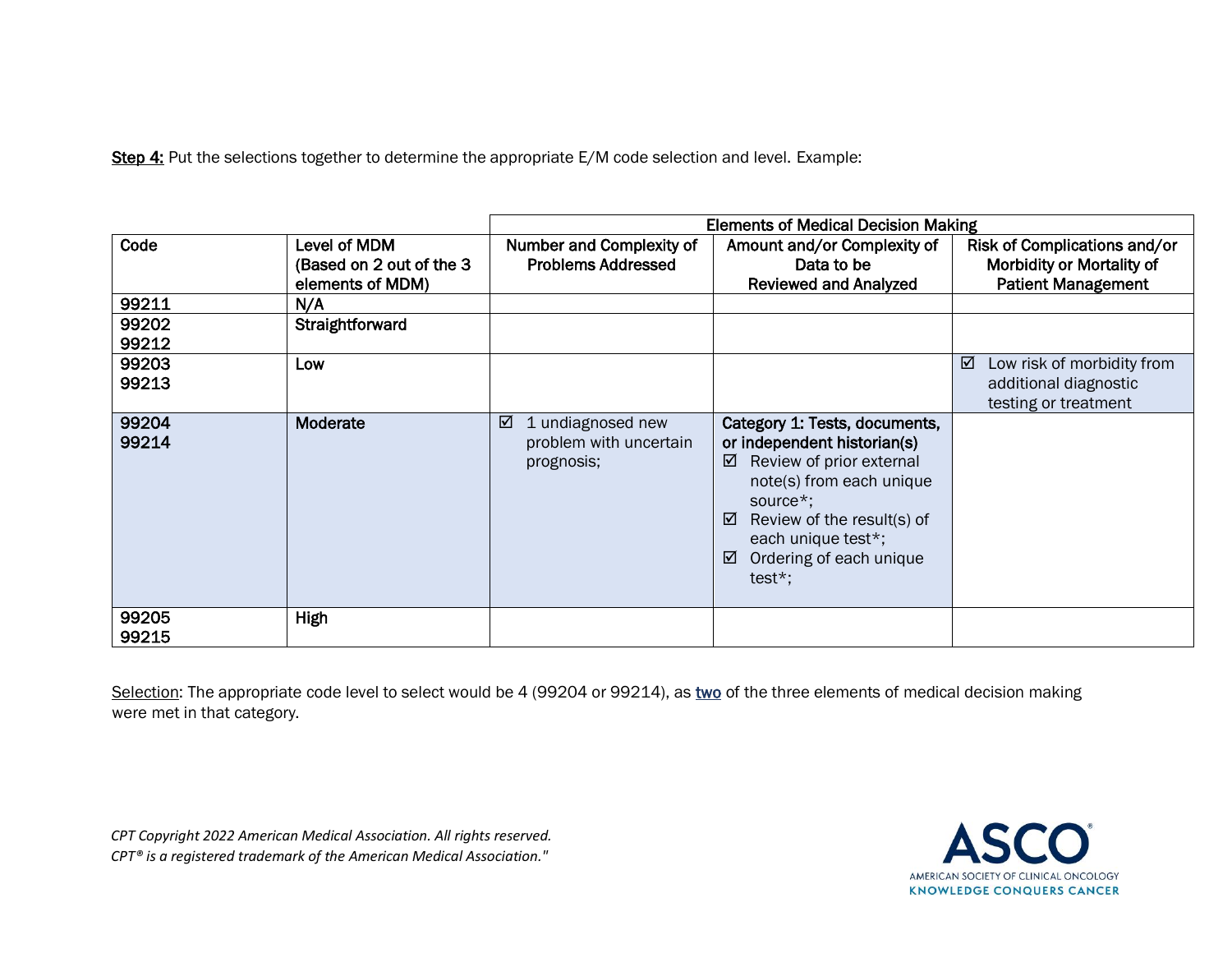#### **Resources**

American Medical Association

[CPT® Evaluation and Management \(E/M\) Office or Other Outpatient \(99202-99215\) and Prolonged Services \(99354, 99355, 99356,](https://www.ama-assn.org/system/files/2019-06/cpt-office-prolonged-svs-code-changes.pdf)  [99XXX\) Code and Guideline Changes](https://www.ama-assn.org/system/files/2019-06/cpt-office-prolonged-svs-code-changes.pdf)

Table 2 – [CPT E/M Office Revisions Level of Medical Decision Making \(MDM\)](https://www.ama-assn.org/system/files/2019-06/cpt-revised-mdm-grid.pdf)

[Revisions to the CPT E/M Office Visits: new Ways to Report Using Medical Decision Making \(MDM\)](https://edhub.ama-assn.org/cpt-education/interactive/18461932)

[Using MDM criteria to document an office visit](https://www.youtube.com/watch?v=4WIGCVLK-u0&feature=emb_title)

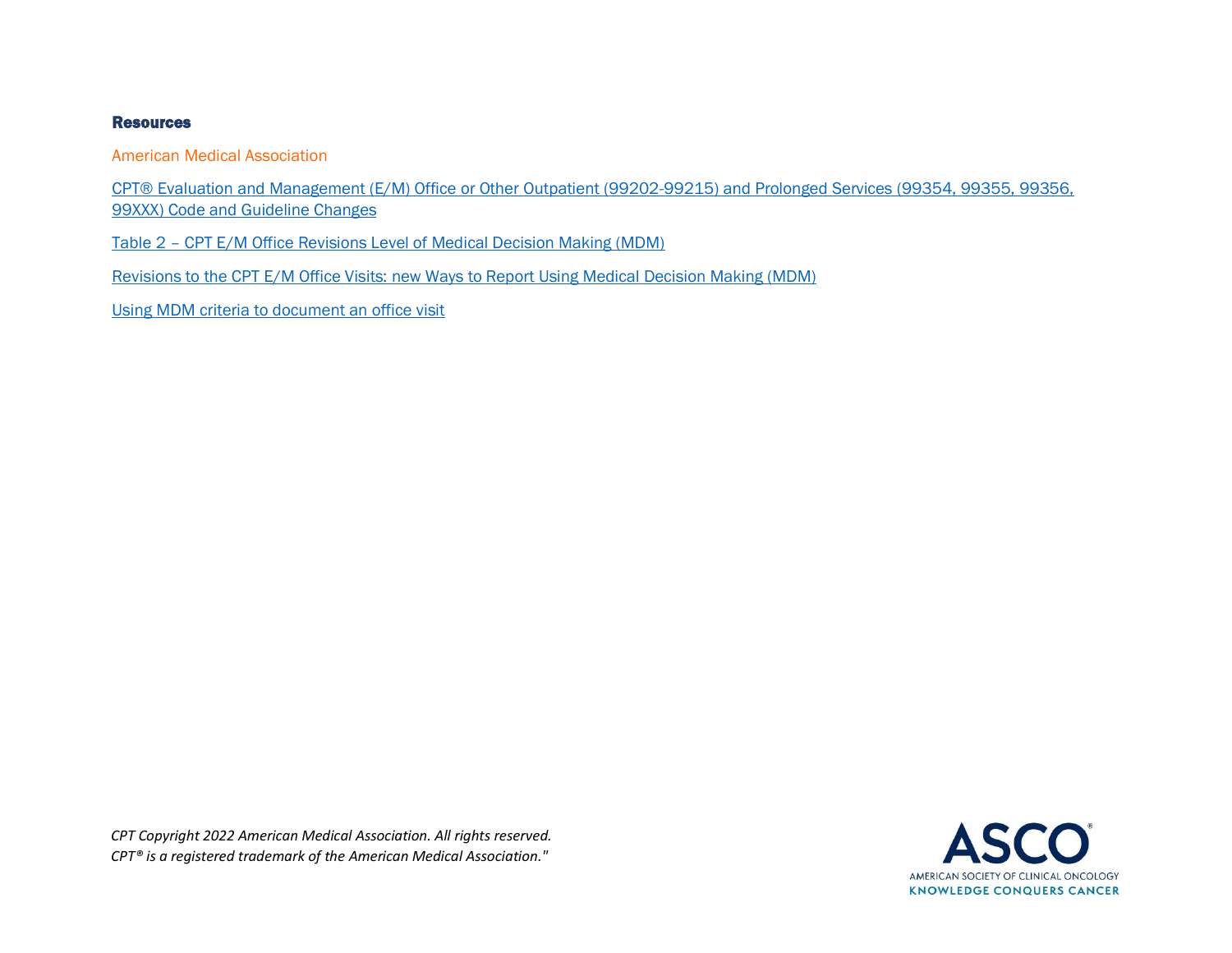# 2021 Evaluation and Management Changes: New Prolonged Services Code

A major component of the 2021 Evaluation and Management (E/M) changes is the introduction of CPT ® code 99417 and HCPCS code G2212 effective January 1st, 2021. Both codes reflect a "prolonged office or other evaluation and management services that requires at least 15 minutes or more of total time either with OR without direct patient contact on the date of the primary E&M service (either CPT® codes 99205 or 99215)".

#### CPT ® Code Description for 99417

99417-Prolonged office or other outpatient evaluation and management service(s) (beyond the total time of the primary procedure which has been selected using total time), requiring total time with or without direct patient contact beyond the usual service, on the date of the primary service; each 15 minutes (List separately in addition to codes 99205, 99215 for office or other outpatient Evaluation and Management services.)

#### <span id="page-18-0"></span>CPT ® 99417 Code Reporting

CPT ® code 99417 may only be reported in conjunction with 99205 or 99215 if the codes were selected based on the time alone and not medical decision making. A service of less than 15 minutes should not be reported.

| <b>Total Duration of a New Patient Office or Other Outpatient Level</b><br>5 Service (99205) |                                                            | <b>Total Duration of an Established Patient Office or Other</b><br><b>Outpatient Level 5 Service (99215)</b> |                                                                |
|----------------------------------------------------------------------------------------------|------------------------------------------------------------|--------------------------------------------------------------------------------------------------------------|----------------------------------------------------------------|
| <b>Time</b>                                                                                  | <b>Codes</b>                                               | Time                                                                                                         | Codes                                                          |
| Less than 75 minutes                                                                         | Not reported                                               | Less than 55 minutes                                                                                         | Not reported                                                   |
| 75-89 minutes                                                                                | 99205 and 99417 (1x)                                       | 55-69 minutes                                                                                                | 99215 and 99417 (1x)                                           |
| 90-104 minutes                                                                               | 99205 and 99417 (2x)                                       | 70-84 minutes                                                                                                | 99215 and 99417 (2x)                                           |
| 105 or more                                                                                  | 99205 and 99417 (3x or more<br>for each additional 15 min) | 85 or more                                                                                                   | 99215 and 99417 (3x or more<br>for each additional 15 minutes) |

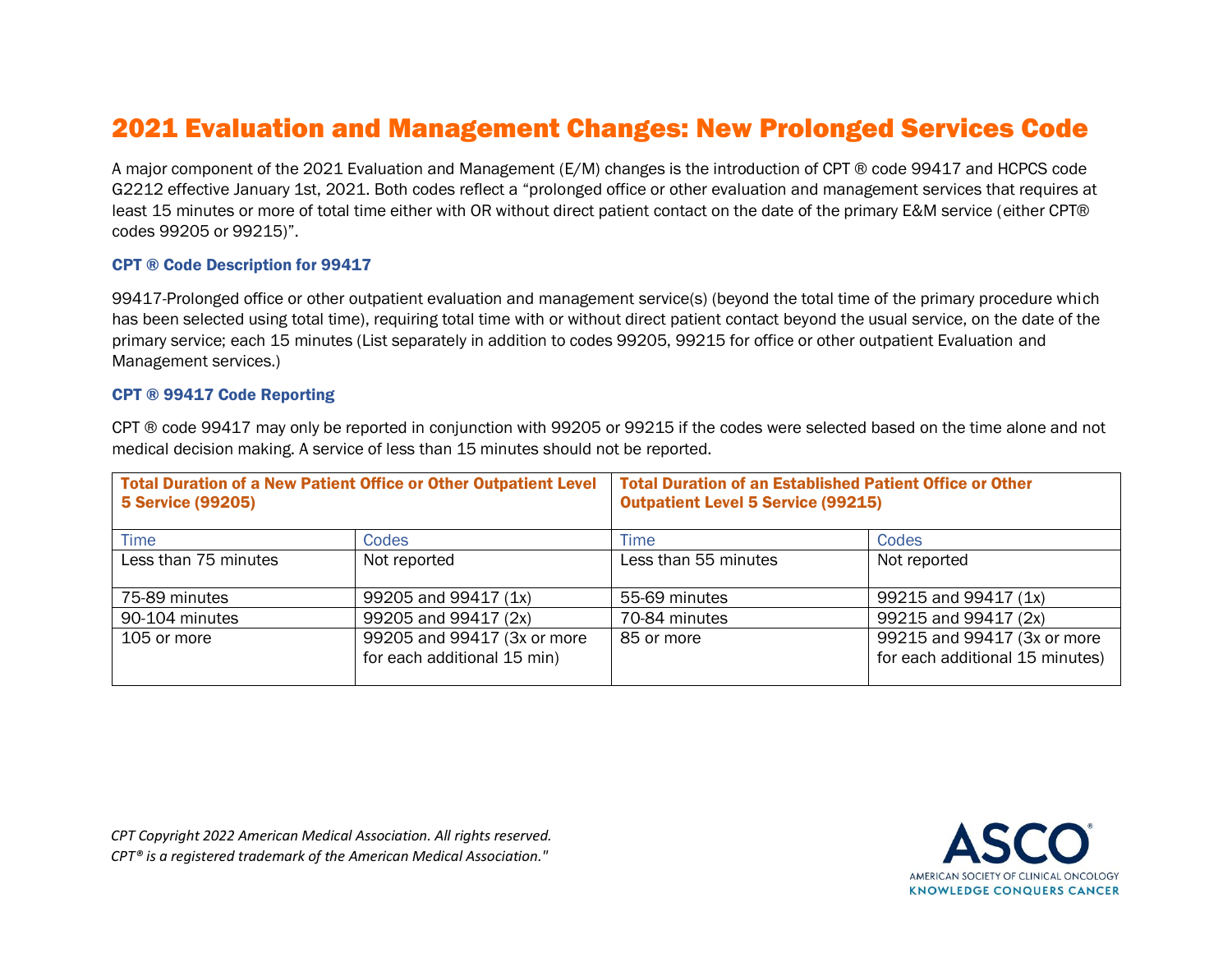#### Decision Tree for CPT Code 99417

Was the primary evaluation and management service CPT code 99205 or 99215?

If yes, was CPT code 99205 or 99215 selected based on time and NOT medical decision making?

If not and selecting a code based on time, refer to the ime intervals\* and chose the applicable service. (CPT codes 99202-99204 or 99211-99214)

If the code was selected based on medical decision making, 99417 may not be reported.

Was the service 15 minutes or more over the maximum time? If the service is 15 minutes or more, report 99417 with the applicable primary code (99205 or 99215) and then the appropriate number of units for each 15 minutes of service.

If the service was less than 15 minutes, 99417 may not be reported.

#### Reporting Example

A physician spends 84 minutes with a patient on the date of an office or other outpatient visit.

| <b>Minutes</b> | <b>Code Reported</b> | <b>Notes</b>                                                                                                                                |
|----------------|----------------------|---------------------------------------------------------------------------------------------------------------------------------------------|
| 54             | 99215                | 40-54 minutes of total time is spent<br>on the date of the encounter; report<br>99215 once to account for the<br>maximum number of minutes. |
| 15             | 99417                | Report 2 units of 99417 for each                                                                                                            |
| 15             | 99417                | additional 15- minute increment.                                                                                                            |
| 84             | <b>Total Minutes</b> |                                                                                                                                             |